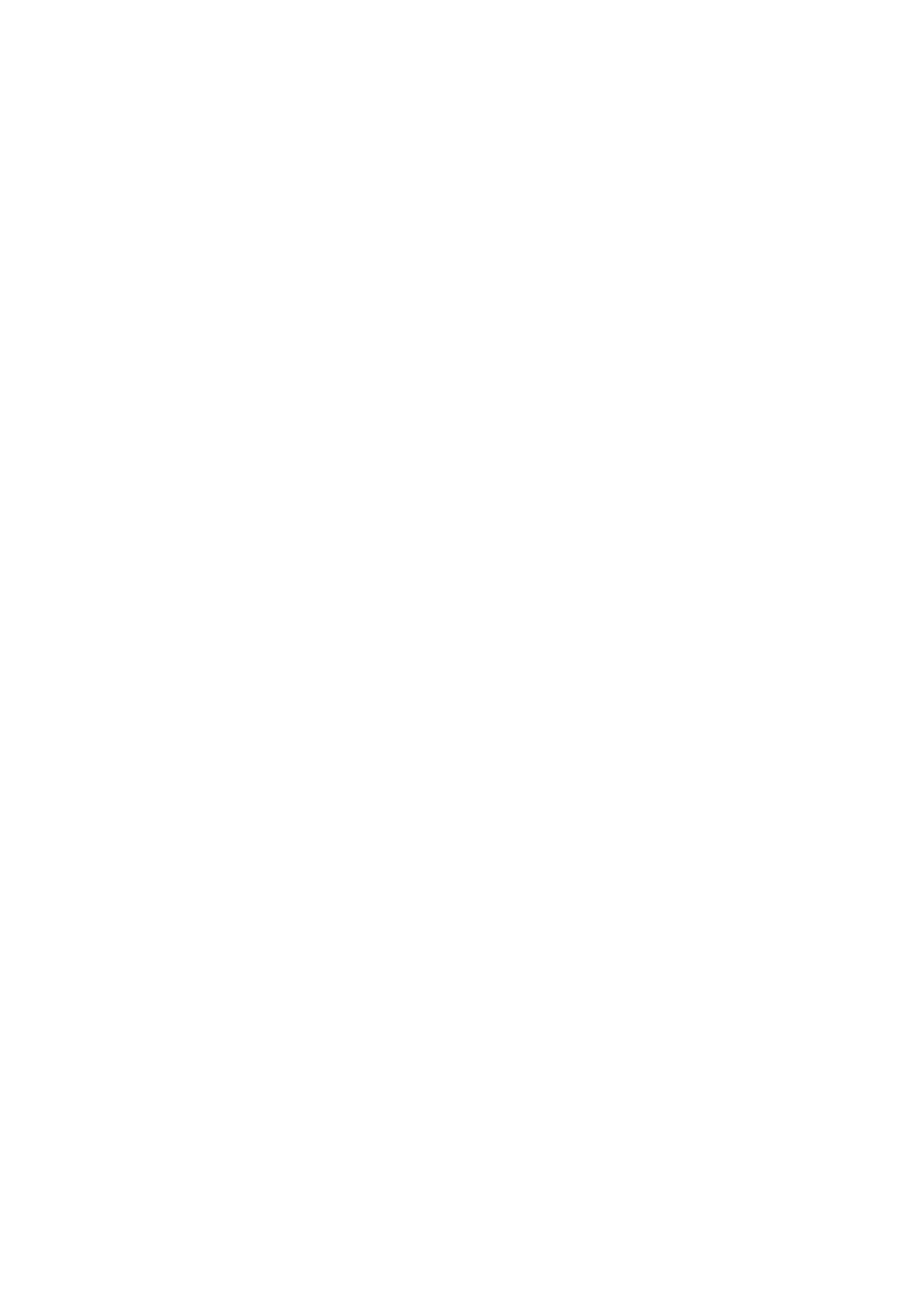# **Introduction**

#### **The Public Interest Advocacy Centre**

The Public Interest Advocacy Centre (PIAC) is an independent, non-profit law and policy organisation. It works for a fair, just and democratic society, empowering citizens, consumers and communities by taking strategic action on public interest issues.

PIAC identifies public interest issues and works co-operatively with other organisations to advocate for individuals and groups affected. PIAC seeks to:

- expose and redress unjust or unsafe practices, deficient laws or policies;
- promote accountable, transparent and responsive government;
- encourage, influence and inform public debate on issues affecting legal and democratic rights; and
- promote the development of law that reflects the public interest;
- develop and assist community organisations with a public interest focus to pursue the interests of the communities they represent;
- develop models to respond to unmet legal need; and
- maintain an effective and sustainable organisation.

Established in July 1982 as an initiative of the (then) Law Foundation of New South Wales, with support from the NSW Legal Aid Commission, PIAC was the first, and remains the only broadly based public interest legal centre in Australia. Financial support for PIAC comes primarily from the NSW Public Purpose Fund and the Commonwealth and State Community Legal Services Program. PIAC also receives funding from the Industry and Investment NSW for its work on energy and water, and from Allens Arthur Robinson for its Indigenous Justice Program. PIAC also generates income from project and case grants, seminars, consultancy fees, donations and recovery of costs in legal actions.

### **PIAC's work on Freedom of Information**

PIAC has a long-standing interest in the operation of the *Freedom of Information Act 1982* (Cth) (the FOI Act). For over 15 years, PIAC has used freedom of information legislation on behalf of clients. PIAC has undertaken a number of test cases under freedom of information legislation including *Searle Pty Ltd v PIAC* (1992) 102 ALR 163 and *Re Organon (Australia) Pty Ltd and Department of Community Services and Health* (1987) 13 ALD 588 (*Re Organon*).

PIAC also continues to be involved in two FOI matters relating to the Department of Defence's handling, exchange and rendition of people, including military prisoners. This project began in 2005, when PIAC made FOI requests to the Department of Defence and the Department of Foreign Affairs and Trade for all information regarding the rendition of detainees. PIAC appealed the Department of Defence decision to the Administrative Appeals Tribunal. In 2010 and 2011, PIAC reached a settlement with the Department of Defence wherein the Department provided to PIAC a significant proportion of the documents that it had previously claimed with exempt from disclosure under the FOI Act. PIAC has subsequently published these documents, and an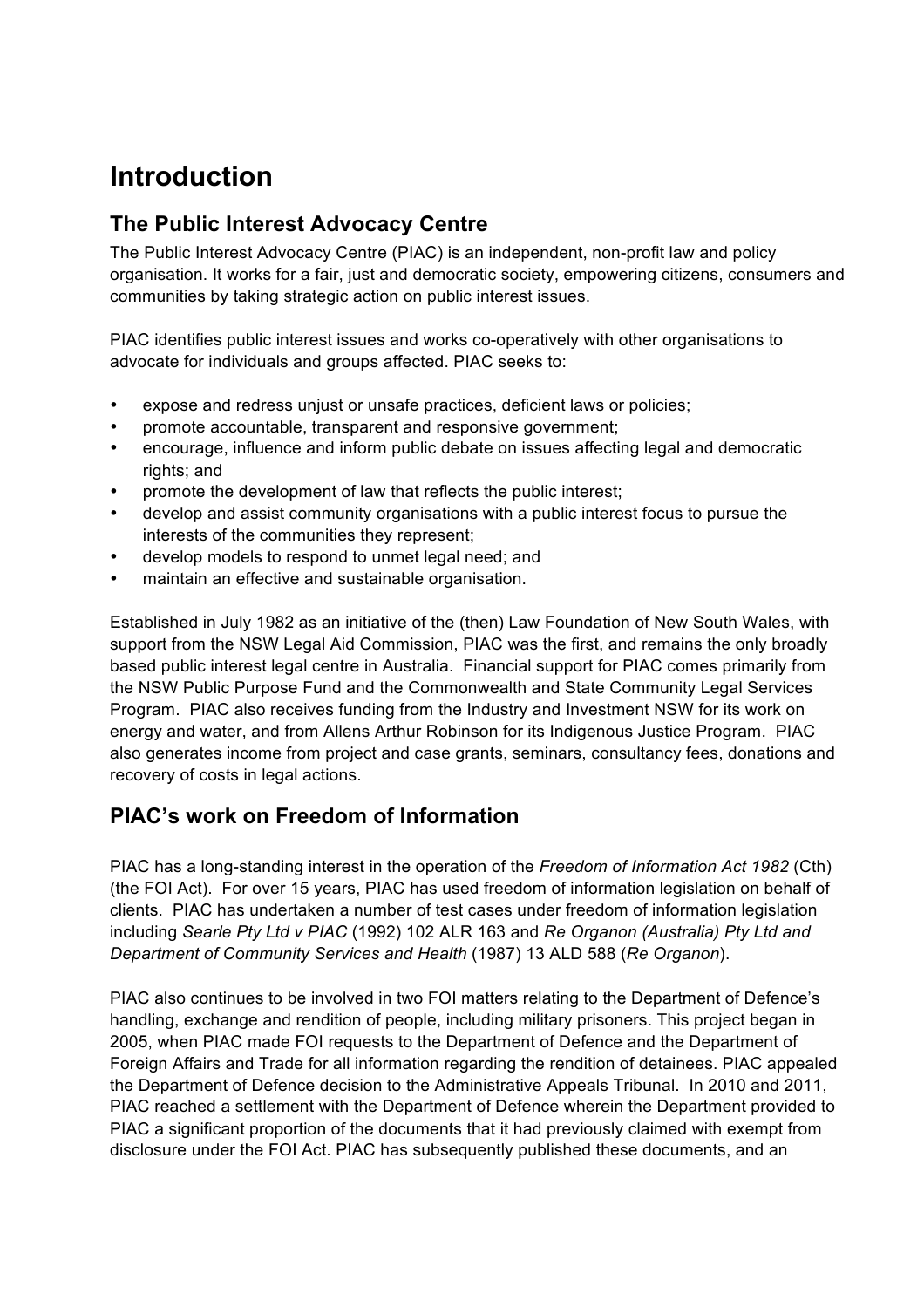analysis of their meaning and implications, on a dedicated website (http://military.piac.asn.au), as well as working with journalists on this issue.

PIAC also acted for the UK All Party Parliamentary Group on Extraordinary Rendition (APPGER) in relation to APPGER's FOI request to the Australian Department of Defence. APPGER is a group of 60 UK MPs who are investigating Britain's involvement in extraordinary renditions linked to the war in Iraq and Afghanistan.

PIAC has also written papers and contributed to debates about freedom of information legislation including making submissions to:

- the Australian Law Reform Commission in respect of its inquiry into the FOI Act in March and July 1995;<sup>1</sup>
- the NSW Ombudsman in respect of his review of the *Freedom of Information Act 1989*  $\text{(NSW)}$ ;<sup>2</sup>
- the NSW Government in relation to its public consultation draft into its Government Information legislative package;<sup>3</sup>
- the Commonwealth government in response to its exposure drafts of the Freedom of Information Amendment (Reform) Bill 2009 and the Information Commissioner Bill 2009; 4 and
- the Senate Finance and Public Administration Committee on the Commonwealth freedom of information reforms<sup>5</sup>.

2 • Public Interest Advocacy Centre • Freeing up government information: submission to Office of the Australian Information Commissioner's review of charges under the Freedom of Information Act 1982 Discussion Paper

<sup>&</sup>lt;sup>1</sup> Australian Law Reform Commission, Open government: a review of the federal Freedom of Information Act 1982, *Report No 77* (1995) (ALRC Report 77). See also, Kate Harrison, *Access to government using the*  Freedom of Information Act (1983) PIAC; PIAC and Council of Social Services of NSW, *Freedom of Information: Community Information Program* (1988); Chris Shanahan, *Confidence and Confidentiality: Freedom of Information – Public and Private Right* (1992) PIAC; Fiona McMullin, *Public interest issues in exemption claims under the Commonwealth Freedom of Information Act: experiences of the Public Interest Advocacy Centre 1984-1994* (1994) PIAC; Bill McManus, *Australian Law Reform Commission – Review of the* Freedom of Information Act 1982 *(Cth): Submission in response to Discussion Paper No 59* (1995) PIAC; PIAC, *Australian Law Reform Commission Inquiry into the* Freedom of Information Act 1982 *(Cwth): Submission in response to issues paper 12 'Freedom of Information'* (1995); PIAC, *Submission on the Freedom of Information (Removal of Conclusive Certificates and Other Measures) Bill 2008* (2009).

<sup>2</sup> Lizzie Simpson, Ee-von Lok and Claire O'Moore, *Freeing up information: response to the NSW Ombudsman's Review of Freedom of Information Law in NSW* (2008) Public Interest Advocacy Centre <http://www.piac.asn.au/publications/pubs/sub2008111\_20081117.html> at 10 November 2011.

<sup>3</sup> Lizzie Simpson, *Improving government accountability through Information Access: Submission in response to the NSW Government's public consultation draft, Open Government Information legislative package,* Public Interest Advocacy Centre < http://www.piac.asn.au/sites/default/files/publications/extras/09.06.05-PIAC-NSWFOISub.pdf> at 10 November 2011.

<sup>4</sup> Lizzie Simpson, *Putting public interest at the heart of FOI: Submission in response to the Commonwealth Government's exposure draft of the Freedom of Information Amendment (Reform) Bill 2009 and the Information Commissioner Bill 2009* Public Interest Advocacy Centre < http://www.piac.asn.au/sites/default/files/publications/extras/09.05.19-PIAC-FedFOISub.pdf> at 10 November

<sup>2011.</sup>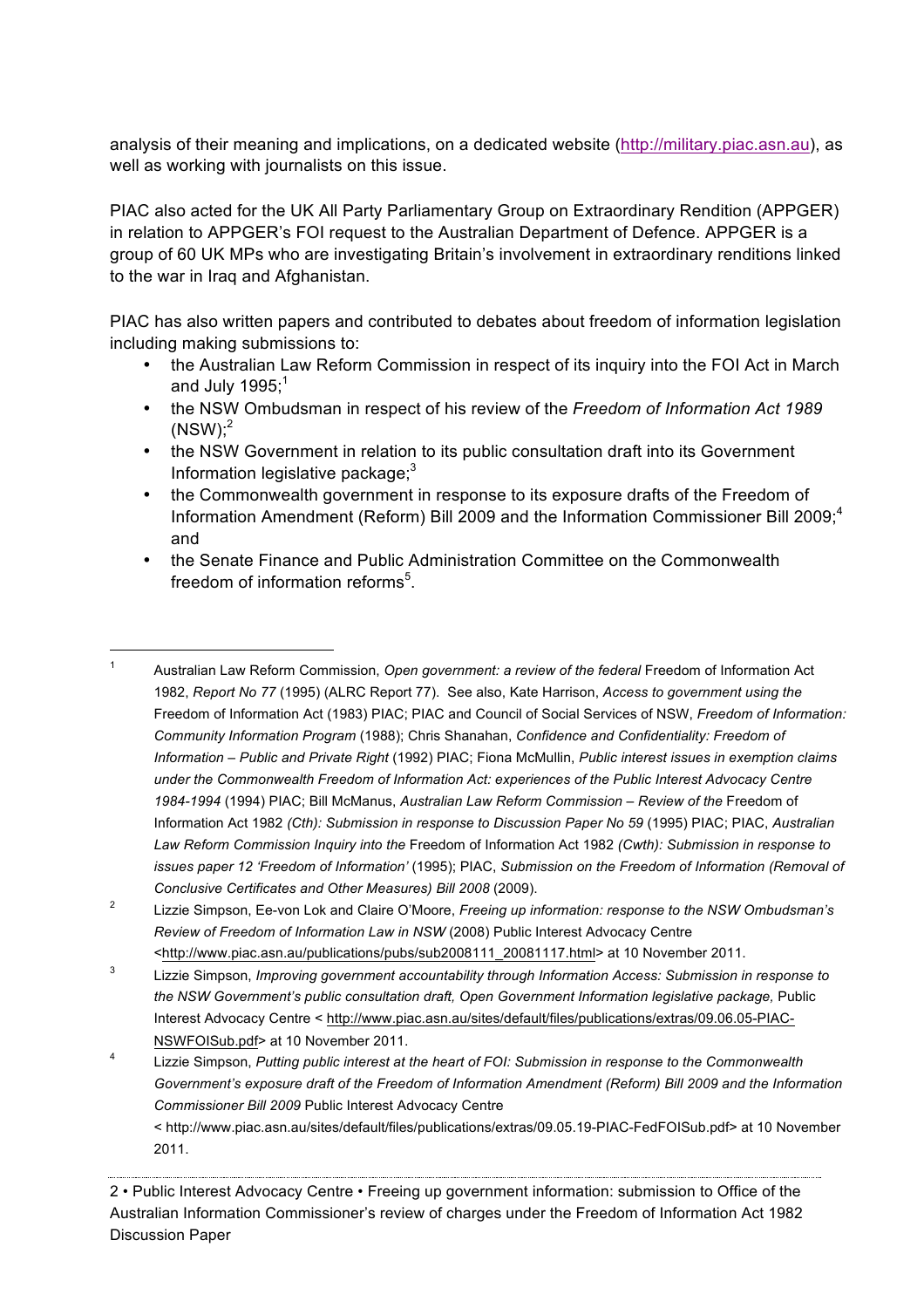Lizzie Simpson, Senior Solicitor at PIAC, also gave evidence at the public hearing before the Senate Finance and Public Administration Committee in relation to the Commonwealth FOI reforms on 15 February 2010.

## **General comments**

PIAC congratulates the Australian Government and the Office of the Australian Information Commissioner (OAIC) on the recent amendments that improve some of the substantive provisions of the FOI Act, as well as the procedures under which the Act operates. One of the improvements that flowed from the 2010 FOI reforms was the abolition of application and review fees. Furthermore, PIAC is also pleased that the OAIC has initiated this inquiry into the current structure of processing charges for FOI requests in a timely manner.

PIAC does not, in this submission, respond to all the issues raised in the OAIC's discussion paper but instead discusses the main issues that PIAC believes are essential to the successful reform of the charging system.

 5 Lizzie Simpson, *Freedom of information repackaged: submission to the Senate Finance and Public Administration Committee on the Freedom of Information Amendment (Reform) Bill 2009 and the Information Commissioner Bill 2009* (2009) Public Interest Advocacy Centre <http://www.piac.asn.au/sites/default/files/publications/extras/10.01.29-PIAC-sub\_re\_Cth\_FOI\_reforms.pdf> at 10 November 2011.

Public Interest Advocacy Centre • Freeing up government information: submission to Office of the Australian Information Commissioner's review of charges under the Freedom of Information Act 1982 Discussion Paper• 3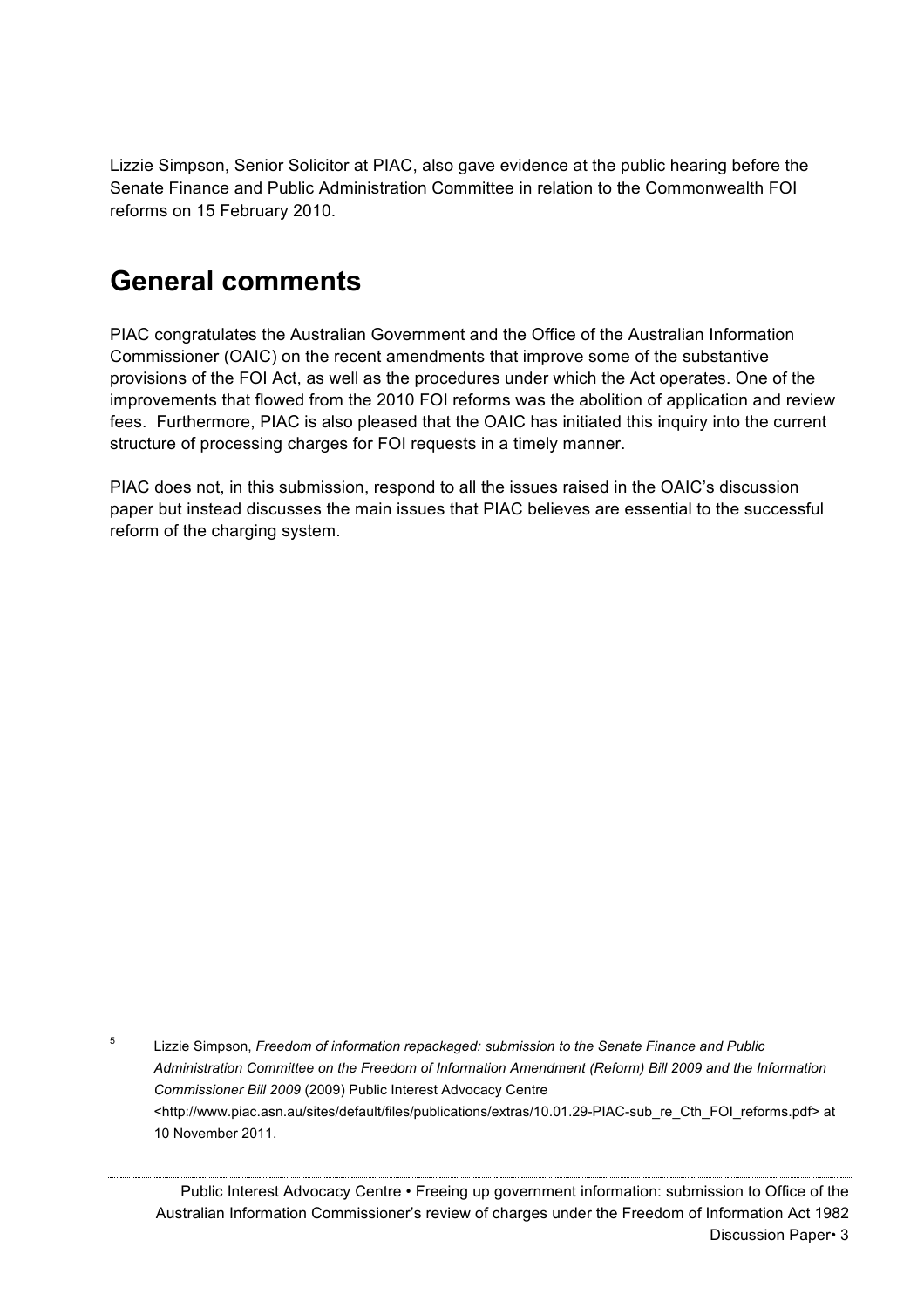## **PIAC's response to specific questions**

### **Question 1 (role of fees and charges)**

PIAC understands that the two main arguments in favour of imposing fees and charges under FOI legislation are: (1) the need to recover the costs of processing freedom of information requests; and (2) the idea that costs may act as a deterrent against spurious claims.

PIAC is not convinced by either argument. In relation to the first, PIAC notes the comments in the Solomon report that the existing system of costs does not actually reflect the costs involved in processing requests.<sup>6</sup> Furthermore, PIAC submits that the idea of recovering costs from FOI users is at odds with the idea that FOI legislation is about the fundamental right of individuals to access information.

As the Electoral and Administrative Review Commission commented in its 1990 report:

Access to information as to what decisions are made by government, and the content of those decisions, are fundamental democratic rights. As such, FOI is not a utility, such as electricity or water, which can be charged according to the amount used by individual citizens. All individuals should be equally entitled to access government-held information and the price of FOI legislation should be borne equally.<sup>7</sup>

Moreover, while this right vests in individuals and organisations that use FOI legislation, successful FOI applications promote increased transparency in the workings of government – something that is critical to the functioning of Australia's constitutionally-protected system of representative and responsible government. The High Court has consistently affirmed the constitutional foundation of this principle. As early as 1912, Griffiths CJ wrote of the right of 'every free citizen ... [to] access ... the institutions [of government], and of due participation in the activities of the nation'. $8$  More recently, in the cases that deal with freedom of political communication, the High Court stated that this freedom is 'an indispensable element in representative government', with the system requiring that electors be fully informed, and be able to participate, in government.<sup>9</sup>

In relation to the second argument, PIAC is concerned that the existing costs in some cases may deter reasonable requests, and not just potentially vexatious requests. PIAC suggests that there may be other more effective ways of dealing with vexatious requests.

4 • Public Interest Advocacy Centre • Freeing up government information: submission to Office of the Australian Information Commissioner's review of charges under the Freedom of Information Act 1982 Discussion Paper

 $6$  Ibid, 186.

<sup>7</sup> Electoral and Administrative Review Commission, *Report on Freedom of Information* (1990) 181 cited in Freedom of Information Independent Review Panel, *The Right to Information: Reviewing Queensland's Freedom of Information Act* (2008)< http://www.rti.qld.gov.au/\_\_data/assets/pdf\_file/0019/107632/solomonreport.pdf> at 21 November 2011,185.

<sup>8</sup> *R v Smithers; Ex parte Benson* (1912) 16 CLR 99.

<sup>9</sup> *Australian Capital Television v Cth* (1992) 177 CLR 106, per Mason CJ.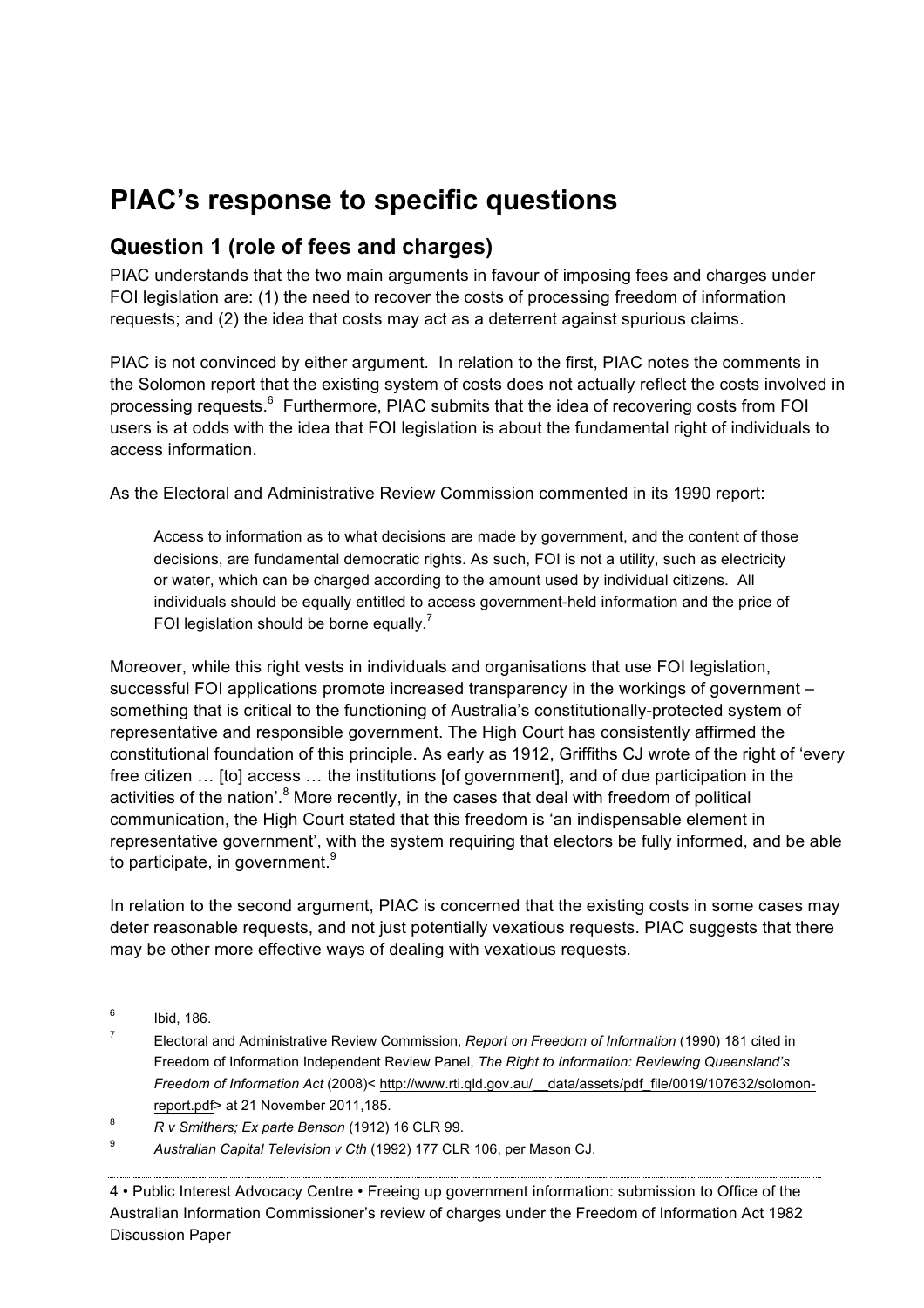## **Question 3 (application fees)**

PIAC contends that there should not be any fees for initial applications, or OAIC review under the FOI Act.

PIAC believes that the imposition of fees sits uncomfortably with the constitutional and democratic principles discussed above – namely, that individuals have a right to access information, and that such fundamental rights should not be made conditional on paying for them. This is a cost that government should bear as part of fulfilling its democratic responsibilities of being transparent and accountable to the people.

On a practical level, PIAC is not convinced that the existing fees bear a precise connection to the costs involved in acknowledging receipt of a freedom of information request and making an initial assessment of the request, particularly if the application fee is reduced on the basis of financial hardship or public interest to only \$15 to make an initial application and \$20 to seek an internal review.

PIAC notes that other jurisdictions, including the UK, Tasmania and the Australian Capital Territory, do not charge any fees for initial requests or internal reviews.<sup>10</sup>

### **Question 11 (different approach to charges)**

PIAC firmly maintains the position that the idea of recovering costs from applicants is at odds with the fundamental principle that the freedom of information regime concerns the right of individuals to access information:

[R]ights should not be made conditional on paying for them. This is a cost that government should bear as part of fulfilling its democratic responsibilities of being transparent and accountable to the people. On a practical level, PIAC is not convinced that the existing fees actually cover the costs involved in acknowledging receipt of a freedom of information request and making an initial assessment of the request, particularly if the application fee is reduced on the basis of financial hardship or public interest to only \$15 to make an initial application and \$20 to seek an internal review.<sup>11</sup>

Therefore, PIAC submits that the FOI Act should be amended so that the charges that an agency may impose in respect of a freedom of information request should be based on the amount of information provided rather than the time taken to process a request. This was the approach recommended in ALRC Report 77.<sup>12</sup>

Given that the amount of fees and charges collected by agencies represents a tiny amount of the cost of administering the FOI Act, PIAC suggests that the argument that the imposition of these

http://www.austlii.edu.au/au/other/alrc/publications/reports/77/> 21 November 2011,187.

Public Interest Advocacy Centre • Freeing up government information: submission to Office of the Australian Information Commissioner's review of charges under the Freedom of Information Act 1982

<sup>&</sup>lt;sup>10</sup> Simpson with Lok and O'Moore, above n 2, 27.

 $11$  Ibid, 34.

<sup>12</sup> Australian Law Reform Commission (ALRC), *Open Government: a review of the Federal Freedom of Information Act 1982*, *ALRC Report 77* (1995), <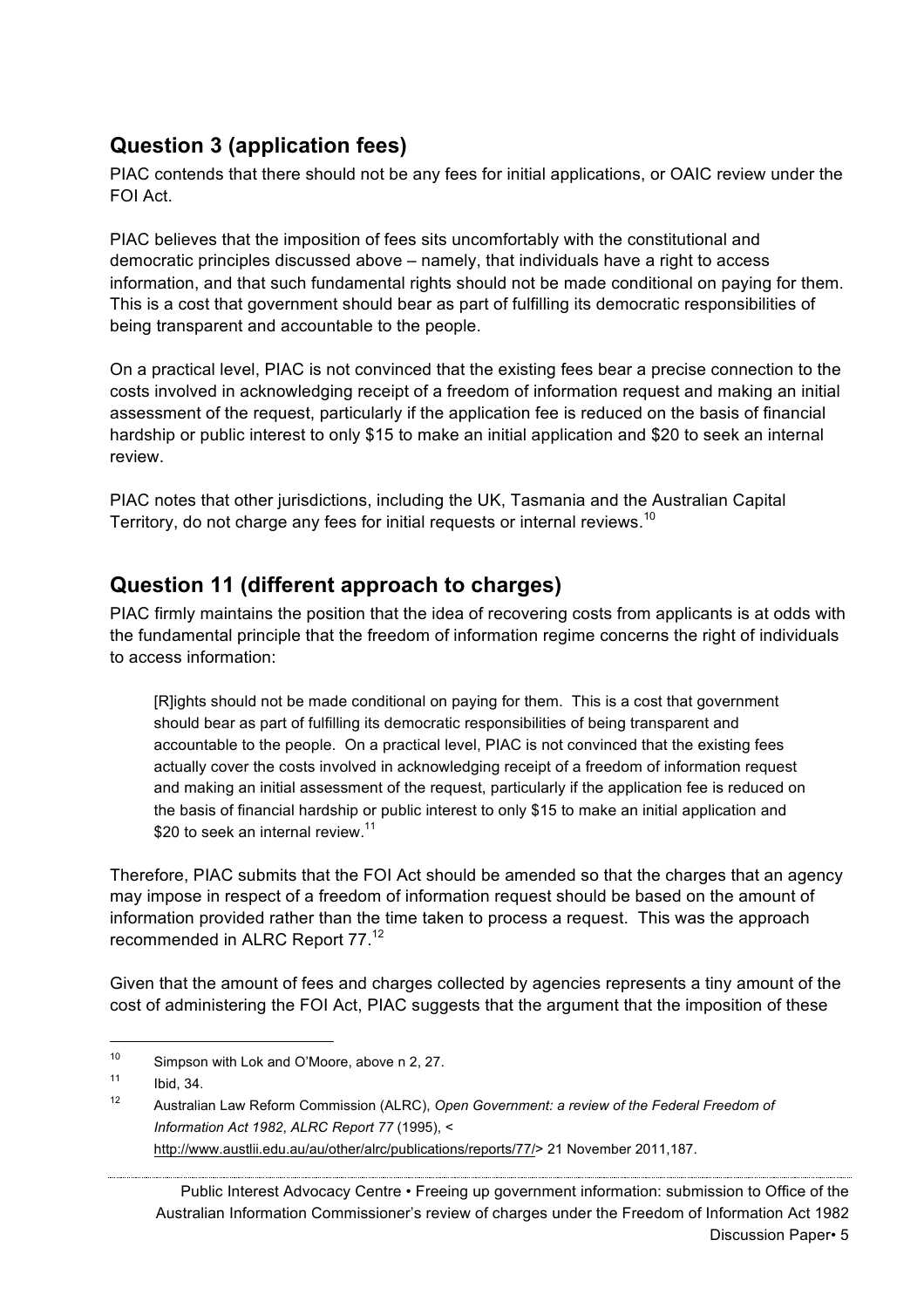charges and fees is based on cost recovery is highly flawed. For example, in 2007-8, the total amount of fees and charged collected represented only 1.76% of the total costs of administering the FOI Act.<sup>13</sup>

The ALRC approach has a number of advantages. Firstly, it would be easier for an agency to calculate costs on this basis and would ensure that the calculation of costs was more transparent to, and understandable by, applicants. It would also improve the consistency of charging across different government agencies.

Moreover, PIAC is of the view that applicants should not be penalised if agencies do not have efficient record-management systems. If an agency's record-keeping systems are such that it takes many hours to process even a simple freedom of information request, the applicant should not be made to pay for that time. Indeed, the approach proposed is likely to encourage agencies to reconsider and improve their existing records management system. Similarly, such an approach to costs would encourage applicants to narrow their search to only those documents that they are really interested in, and hence, are prepared to pay for. It would also deter agencies from over-reliance on exemptions, given that if agencies refused to grant access to documents they would not be able to impose any charges in relation to that decision.

This proposal is consistent with the recommendations made by the Independent Review Panel in its report in 2008<sup>14</sup>, and reflects the criticisms of the ALRC in its review that '[r]ecords management, which is fundamental to the effectiveness of the FOI Act, is not given sufficient prominence'.15

## *Recommendation*

- 1. Charges should not be levied in respect of applications made under the Freedom of Information Act 1982 *(Cth).*
- *2. Alternatively, PIAC recommends that charges for processing a request be calculated on the basis of the documents received, not the time taken to consider a request or retrieve the information requested.*

#### **Question 13 (no charges were the applicant isn't notified with the statutory time limit)**

PIAC supports the current approach that an agency should not be able to impose processing charges if the agency fails to notify the applicant of a decision within the statutory time limit. In PIAC's experience, one of the biggest problems with the FOI Act (prior to amendment) was that there were ongoing delays by agencies in processing FOI requests and this provision is one way of discouraging delays in processing FOI requests.

6 • Public Interest Advocacy Centre • Freeing up government information: submission to Office of the Australian Information Commissioner's review of charges under the Freedom of Information Act 1982 Discussion Paper

 <sup>13</sup> Department of Prime Minister and Cabinet, *FOI Annual Report 2007-8*, 13.

<sup>14</sup> Freedom of Information Independent Review Panel, above n 7, Recommendations 61-71.

<sup>15</sup> Australian Law Reform Commission, above n 12.